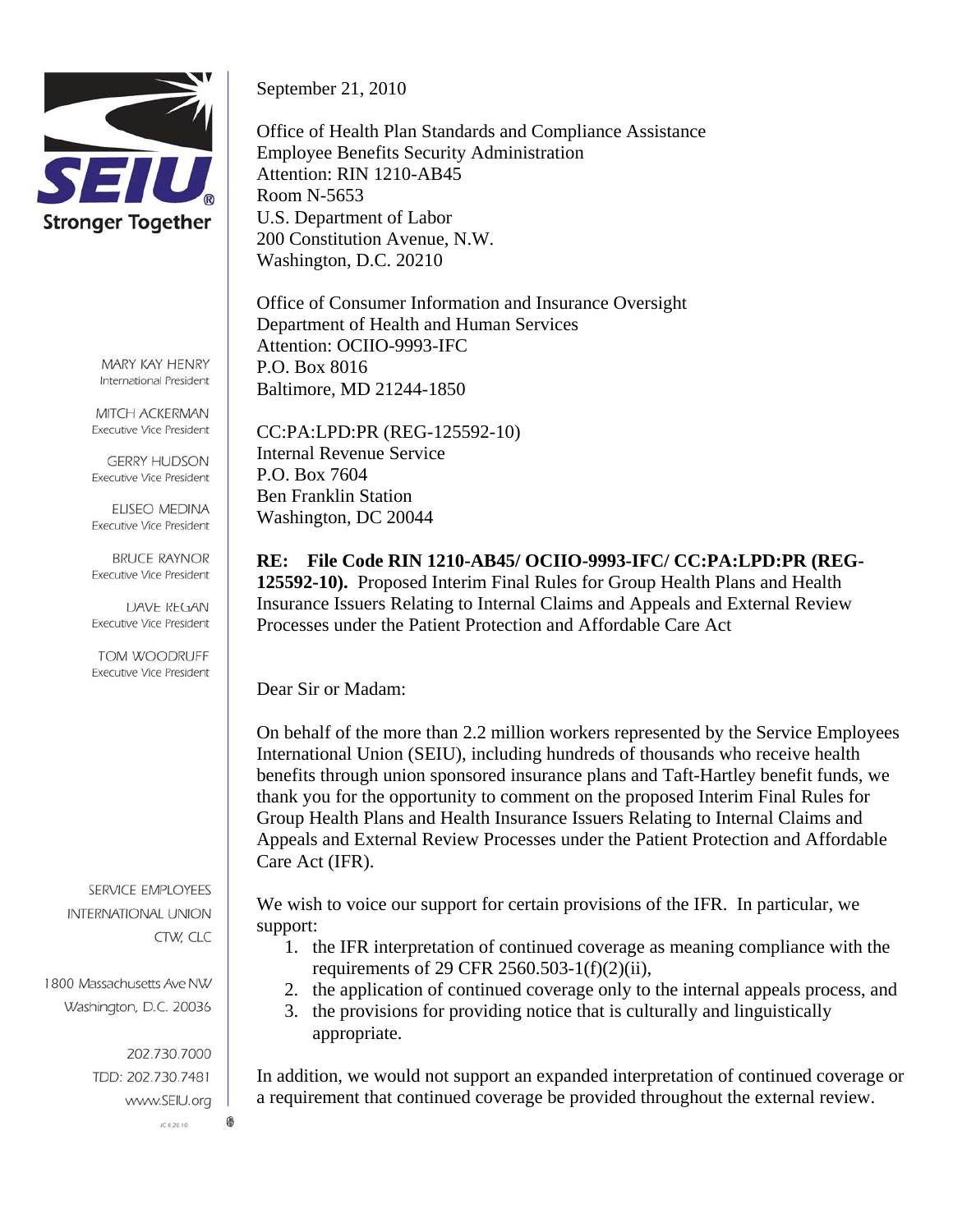## **I. We Support the IFR Interpretation of Continued Coverage as Meaning Compliance With the Requirements of 29 CFR 2560.503-1(f)(2)(ii).**

Section 1001 of the Patient Protection and Affordable Care Act requires that a plan provide continued coverage pending the outcome of the appeals process. In order to fulfill this requirement, the IFR requires a plan to comply with the Department of Labor (DOL) claims procedures set forth in 29 CFR 2560.503-1(f)(2)(ii). We support this interpretation.

If comments are submitted by other parties proposing a more expansive interpretation of continued coverage, we would not support such an expansion. As the IFR stands, no individual would be forced to cease ongoing treatment without first having the opportunity for an appeal. At the same time, the IFR ensures that plans which currently follow the DOL claims procedures will not have increased burdens associated with continued coverage. This is important because expansion of continued coverage beyond 29 CFR 2560.503-1(f)(2)(ii) could have a deleterious effect on a plan's beneficiaries and participants through reduced benefits or increased costs.

For example, if a group health plan terminates benefits because an individual's work hours drop below eligibility, the plan should not be required to pay claims pending the outcome of an appeal. If the individual incurred an extremely high claim and the appeal process later confirmed that the termination was correct, the plan would have paid for the claim with plan assets. By paying claims for an ineligible individual, the plan could be in a position of having to cut benefits or increase premiums or contributions.

We emphasize that if the IFR are changed to require additional services, beyond those already covered by 29 CFR 2560.503-1(f)(2)(ii), to be covered pending the exhaustion of the internal appeals process, group health plans could face additional and significant costs that could result in reductions in benefits or increased premiums or contributions.

## **II. We Support the Application of Continued Coverage Only to the Internal Appeals Process**

We support the IFR that apply the continued coverage provision to the internal appeals process but allow for plans to cease payment for ongoing treatment that is a non-covered treatment at the exhaustion of the internal appeals process. The external review process will play an important role ensuring all individuals receive the health insurance coverage individuals and their employers pay for. However, if comments are received recommending that plans be required to provide continued coverage through an external review process, we would not support such a change.

The IFR allow for an expedited external review process to occur concurrently with an internal appeal of a denial of an ongoing treatment. We applaud this provision. However, there is no guarantee that an external review would be completed before or simultaneously with an internal appeal. An expansion requiring continued coverage through the external appeals process could therefore result in plan assets being used to pay for non-covered services and result in benefit cuts or increased premiums or contributions.

For example, according to 29 CFR 2560.503-1(f)(2)(ii) and the IFR, if a plan has approved coverage for rehabilitative treatment and later determines the treatment is not medically necessary, the plan must give notice and an opportunity for appeal prior to ceasing coverage of the treatment.